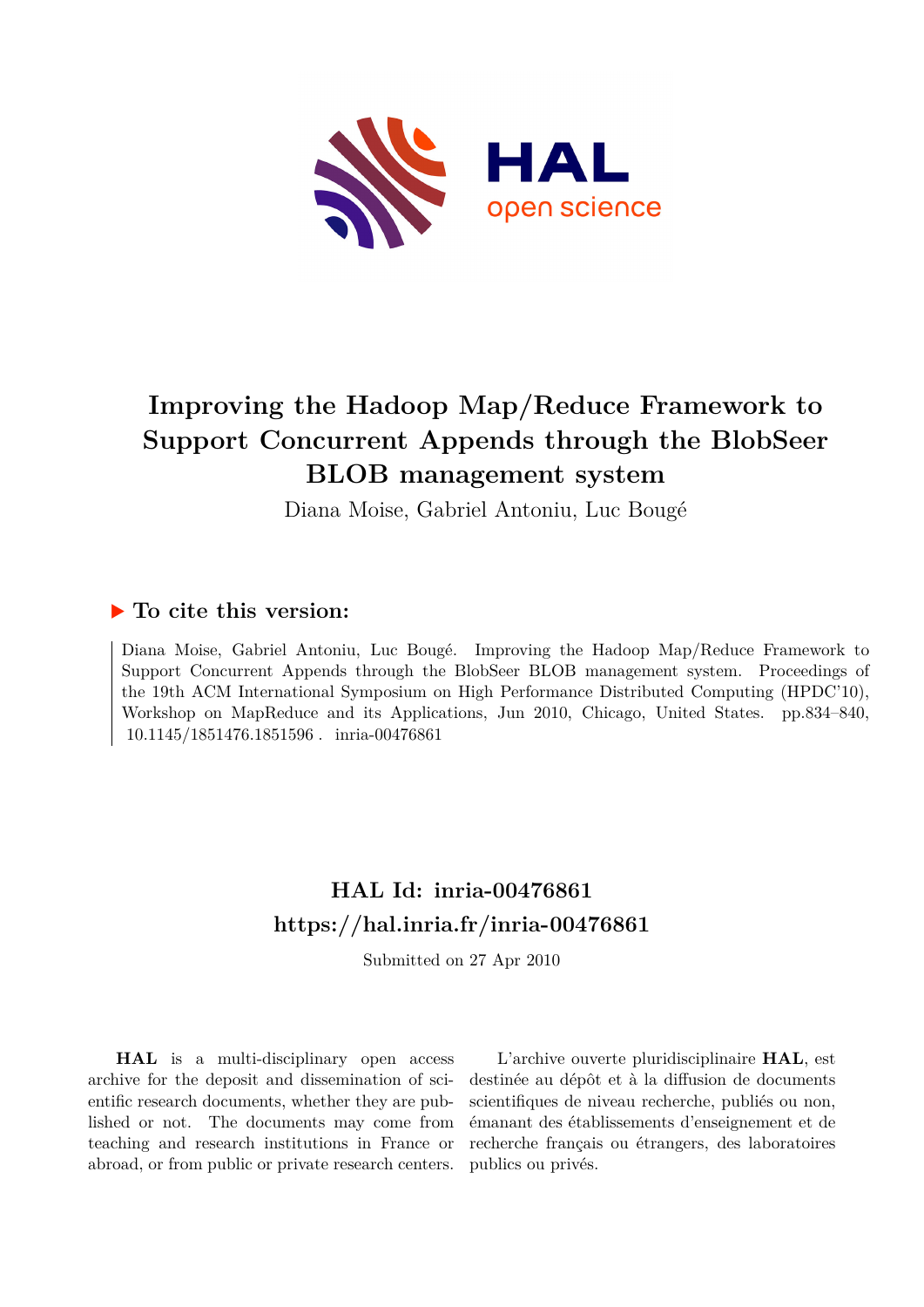## **Improving the Hadoop Map/Reduce Framework to Support Concurrent Appends through the BlobSeer BLOB management system**

Diana Moise INRIA Rennes - Bretagne Atlantique/IRISA diana.moise@inria.fr

Gabriel Antoniu INRIA Rennes - Bretagne Atlantique/IRISA gabriel.antoniu@inria.fr

Luc Bougé ENS Cachan, Brittany/IRISA luc.bouge@bretagne.enscachan.fr

### ABSTRACT

Hadoop is a reference software framework supporting the Map/Reduce programming model. It relies on the Hadoop Distributed File System (HDFS) as its primary storage system. Although HDFS does not offer support for concurrently appending data to existing files, we argue that Map/Reduce ter having been strongly promoted by Google, it has also applications as well as other classes of applications can benefit from such a functionality. We provide support for concurrent appends by building a concurrency-optimized data storage layer based on the BlobSeer data management service. Moreover, we modify the Hadoop Map/Reduce framework to use the append operation in the "reduce" phase of the application. To validate this work, we perform experiments on a large number of nodes of the Grid'5000 testbed. We demonstrate that massively concurrent append and read operations have a low impact on each other. Besides, measurements with an application available with Hadoop show that the support for concurrent appends to shared file is introduced with no extra cost, whereas the number of files managed by the Map/Reduced framework is substantially reduced.

#### Keywords

Map/Reduce, data-intensive applications, scalable data management, append, concurrency, Hadoop, HDFS, BlobSeer

## 1. INTRODUCTION

More and more applications today generate and handle very large volumes of data on a regular basis. Governmental and commercial statistics, climate modeling, cosmology, genetics, bio-informatics, high-energy physics are just a few examples of fields where it becomes crucial to efficiently manipulate massive data, which are typically shared at the global scale. Data volumes of applications in such fields are expected to double every two years over the next decade and further. With this continuing data explosion, it is necessary to store and process data efficiently by leveraging the huge computing power that is today available.

The Map/Reduce [2] paradigm has recently been proposed and is now being used by large Internet service providers to perform computations on massive amounts of data. Afbeen implemented by the open source community through the Hadoop project, maintained by the Apache Foundation and supported by Yahoo!, and even by Google. This model is currently getting more and more popular as a solution for rapid implementation of distributed data-intensive applications. Its growing popularity is explained by its simplicity. A Map/Reduce computation takes a set of input key/value pairs, and produces a set of output key/value pairs. The user of the Map/Reduce library expresses the computation through two functions: 1) map, that processes a key/value pair to generate a set of intermediate key/value pairs; and 2) reduce, that merges all intermediate values associated with the same intermediate key. The framework takes care of splitting the input data, scheduling the jobs' component tasks, monitoring them, and re-executing the failed ones. All these aspects are handled transparently for the user. The concept proposed by Map/Reduce under a simplified interface is powerful enough to suit a wide range of applications.

The Map/Reduce paradigm has been recently introduced in the cloud computing context through Amazon's Elastic MapReduce [16] that offers Map/Reduce as a service on the Elastic Compute Cloud infrastructure (EC2, [15]). Other directions focused on adapting existing file systems belonging to the HPC community, file systems like PVFS (Parallel Virtual File System) [1] and GPFS(General Parallel File System) [13], to fit the needs of Map/Reduce applications. Some efforts aim at improving the Map/Reduce framework according to the context it is used in; in [14] an improvement in the scheduling algorithm of Hadoop is proposed in order to efficiently employ the framework in heterogeneous environments.

The storage layer is a key component of Map/Reduce frameworks. As both the input data and the output produced by the reduce function are stored by this layer (typically a distributed file system), its design and functionalities influence the overall performance. Map/Reduce applications typically process data consisting of up to billions of small records (of the order of KB), hence scalability is critical in this context.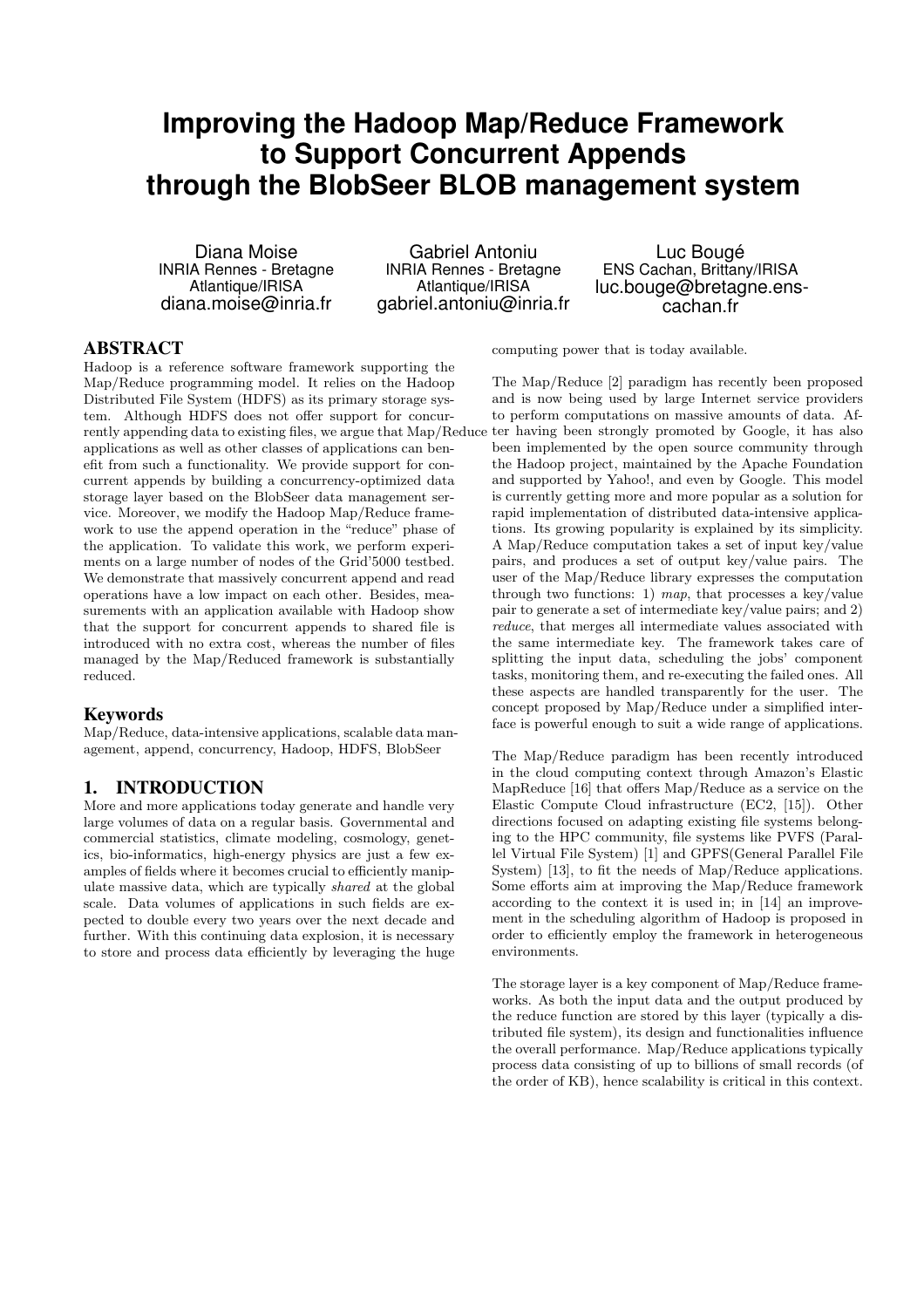One important aspect of scalability regards the number of files that need to be managed by the file system. Acquiring and storing large data sets of the order of hundreds of TB and beyond using KB-sized files is unmanageable and inefficient, due to the overhead incurred by the file system for file metadata management. This issue, known as the "file-count problem", has been acknowledged as a major source of inefficiency for large-scale settings of distributed file systems. To take a representative example, according to its designers, Google File System is facing this problem and therefore is likely to undergo substantial design changes in the near future [9].

Instead of managing very large sets of small files, a better approach for handling such very large data sets of small pieces of data consists in packing these pieces of data together into huge files (e.g. gathering hundreds of GB or TB of data). Consequently, massively parallel data generation leads to a large number of processes appending records to a huge, shared file. This is why we believe that providing an efficient support for the append operation under heavy concurrency will be increasingly important in the forecoming years in the context of data-intensive applications.

In this paper we focus precisely on the problem of efficiently supporting the append operation to huge shared files in large-scale distributed infrastructures under heavy concurrency. This problem is timely and particularly relevant to today's emerging Map/Reduce frameworks like Hadoop. In the context of massively parallel Map/Reduce applications, enabling efficient concurrent append operations to shared files within the Map/Reduce framework brings two main benefits. First, the number of files (and the associated overhead related to file management) can substantially be reduced. Second, application programming also gets simpler: data do not need to be explicitly managed as a set of distributed chunks and the Map/Reduce tasks can simply access data within globally shared files.

To enable such a feature, we rely on the approach proposed by the BlobSeer [10] versioning-based, concurrencyoptimized BLOB (Binary Large Object) management system. In previous work [12] we presented how BlobSeer could be used as a storage substrate providing the same interface as Hadoop's default file system (HDFS), thanks to a file system layer (BSFS) built on top of BlobSeer. We now make a step further and integrate BSFS into Hadoop, to allow Hadoop's Map/Reduce applications to benefit from Blob-Seer's efficient support for concurrent data access to shared data. In Section 2 we explain with more details the need for an efficient support to the append operation and we briefly describe the state-of-the art with respect to this feature. We then describe the steps we made in order to enable the use of appends by the Hadoop framework, thanks to the use of BlobSeer (Section 3). To validate the approach, experiments with a few microbenchmarks (presented in Section 4) demonstrate that concurrent append and read operations on the same shared file have a low impact on each other. Then, experiments with a real Map/Reduce application (available with Hadoop) show that BlobSeer enables the management of concurrent appends to shared files with no overhead with respect to the setting where the original Hadoop generates many small files. The advantage is obvious in terms of sim-

plicity: at the end of the computation data is already available in a single logical file, ready to use for any subsequent processing, whereas in the original Hadoop framework data are scattered in many separated files across the distributed nodes and extra application logic is needed to handle this group of files for subsequent processing.

## 2. THE NEED FOR THE APPEND OPERA-TION IN MAP/REDUCE FRAMEWORKS

Although Map/Reduce applications do not require the append operation to be supported by the distributed file system used as underlying storage, many benefits can be drawn from this functionality. These advantages are briefly discussed below, together with the status for this feature in two of the file systems developed to support data-intensive applications.

## 2.1 Append: motivation and state of the art

*Potential benefits of the append operation.* Map/Reduce data processing applications are not the only class of applications that may potentially benefit from an efficient support of the append operation in a file system. In Google File System, record append is heavily used in the context of applications following the multiple-producer/single-consumer model. Whereas HDFS is concerned, supporting append can enable applications that require a stronger API, to use the file system as storage back-end. An example of such application is HBase [6], an open-source project from Hadoop, designed after Google's BigTable system, with the purpose of providing distributed, column-oriented storage of large amounts of structured data, on top of HDFS. HBase keeps its transaction log in main memory and periodically, flushes it to HDFS; if a crash occurs, HBase can recover its previous state by going through the transaction log. However, although the transaction log can be opened for reading, after recovery, HBase will write its updates to a different file in HDFS. Supporting appends can enable HBase, as well as other database applications, to keep their ever-expanding transaction log as a single huge file, stored in HDFS. At the level of the Hadoop Map/Reduce framework, a single output file can be generated in the "reduce" phase, instead of having each reducer writing its output to a different file. In a scenario with multiple Map/Reduce applications that can be executed in pipeline, the framework can rely on append to significantly improve execution time, by allowing readers to work in parallel with appenders: applications that generate the data can append it concurrently to shared files, while at the same time, applications that process the data can read it from those files.

*Append: status in Google File System.* To meet its storage needs, Google introduced the Google File System (GFS) [3], a distributed file system that supports large-scale data processing on commodity hardware. GFS is optimized for access patterns involving huge files that are mostly appended to, and then read from; since applications that exhibit these types of access patterns were targeted, supporting append was a critical functionality and thus was implemented from the beginning. The append operation is called *record append* and is implemented in such way as to guarantee atomicity;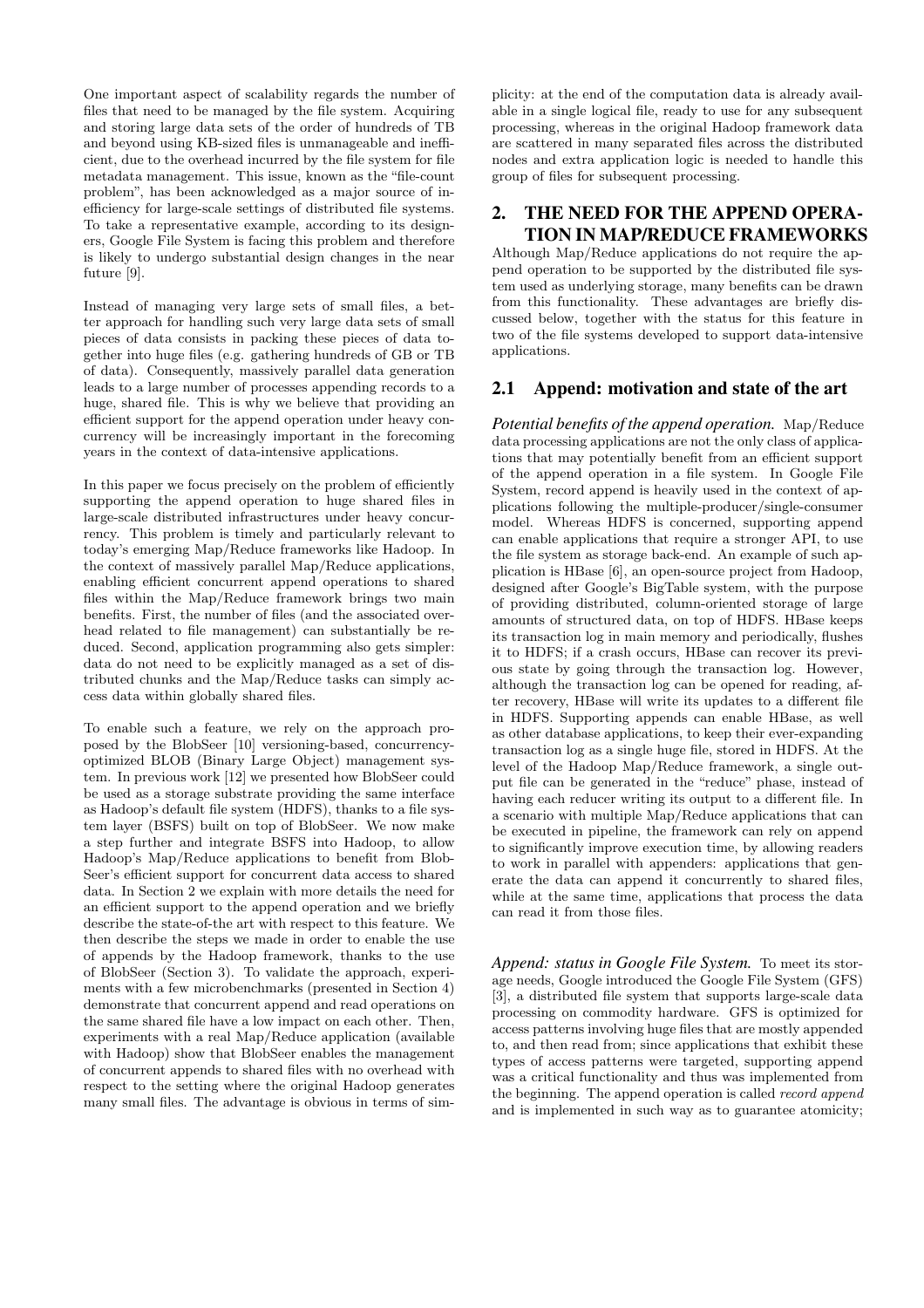its purpose is to enable multiple clients to append data to the same file concurrently. The clients supply only the data to be appended and GFS ensures that the data will be appended to the file as a continuous sequence of bytes; the offset the data is appended at, is chosen by GFS, and is returned to the client issuing the append.

*Append: status in HDFS.* The Hadoop Distributed File System was developed with the initial purpose of supporting applications that follow the Map/Reduce programming paradigm. These applications process files that comply with the write-once-read-many model; HDFS's features and semantics were designed to suit this model. However, the growing popularity of HDFS, as well as the variety and the increasing number of applications that can be modeled using the Map/Reduce paradigm, led to the need of extending HDFS with more functionalities. One of these required functionalities is the support for append operations. In early versions of HDFS, files were immutable once closed. They were visible in the file system namespace only after a successful close operation. Implementing append in HDFS required substantial modifications to the whole framework; shortly after being introduced, append support was disabled, because all the changes it involves are still an open issue.

## 2.2 Hadoop Map/Reduce and HDFS

Hadoop's [5] implementation of Map/Reduce follows the Google model: it provides an open-source implementation of Google's Map/Reduce model. The framework consists of a single master jobtracker, and multiple slave tasktrackers, one per node. A Map/Reduce job is split into a set of tasks, which are executed by the tasktrackers, as assigned by the jobtracker. The input data is also split into chunks of equal size, that are stored in a distributed file system across the cluster. First, the map tasks are run, each processing a chunk of the input file, by applying the map function defined by the user, and generating a list of key-value pairs. After all the maps have finished, the tasktrackers execute the reduce function on the map outputs.

The Hadoop Distributed File System (HDFS) [7] is part of the Hadoop project [4]. HDFS uses the same design concepts as GFS: a file is split into 64 MB chunks that are placed on storage nodes, called datanodes. A centralized namenode is responsible for keeping the file metadata and the chunk location. When accessing a file, a client first contacts the master to get the datanodes that store the required chunks; all file I/O operations are then performed through a direct interaction between the client and the datanodes.

Like most file systems developed by the Internet services community, HDFS is optimized for specific workloads and has different semantics than the POSIX compliant file systems. HDFS does not support concurrent writes to the same file; moreover, once a file is created, written and closed, the data cannot be overwritten or appended to. HDFS is not optimized for small I/O operations, however it uses client side buffering to improve the throughput. Clients buffer all write operations until the data reaches the size of a chunk (64MB). HDFS also implements readahead buffering: when HDFS receives a read request for a small block, it prefetches the entire chunk that contains the required block. Another

technique HDFS uses to achieve an overall high throughput, is to expose the data layout to the Hadoop scheduler (the jobtracker). When distributing the chunks among datanodes, HDFS picks random servers to store the data, which will often lead to a layout that is not load balanced. To make up for this, the scheduler will try to place the computation as close as possible to the needed data; HDFS provides the information about the location of each chunk, and the jobtracker will use it to execute tasks on datanodes in such way as to achieve load balancing across all nodes.

## 3. INTRODUCING SUPPORT FOR THE AP-PEND OPERATION IN HADOOP

## 3.1 Background: the BlobSeer approach

## *3.1.1 BlobSeer: overview*

BlobSeer [10] is a data-management service that aims at providing efficient storage for data-intensive applications. Blob-Seer uses the concept of BLOBs (binary large objects) as an abstraction for data; a BLOB is a large sequence of bytes (its size can reach the order of TB), uniquely identified by a key assigned by the BlobSeer system. Each BLOB is split into even-sized blocks, called pages; in BlobSeer, the page is the data-management unit, and its size can be configured for each BLOB. BlobSeer provides an interface that enables the user to create a BLOB, to read/write a range of bytes given by offset and size from/to a BLOB and to append a number of bytes to an existing BLOB. In BlobSeer, data is never overwritten: each write or append operation generates a new version of the BLOB; this snapshot becomes the latest version of that BLOB, while the past versions can still be accessed by specifying their respective version numbers.

BlobSeer's architecture comprises several entities. The providers store the pages, as assigned by the *provider manager*; the distribution of pages to providers is aims at achieving loadbalancing. The information concerning the location of the pages for each BLOB version is kept in a Distributed HashTable, managed by several metadata providers. Versions are assigned by a centralized version manager, which is also responsible for ensuring consistency when concurrent writes to the same BLOB are issued. BlobSeer implements fault tolerance through page-level replication and offers persistence through a BerkleyDB layer. Results in [11] show that Blob-Seer is able to sustain high throughput under heavy access concurrency, for various access patterns.

## *3.1.2 BlobSeer: optimizations for append*

In BlobSeer, append is implemented as a special case of the write operation, in which the offset is implicitly assumed to be the size of the latest version of the BLOB. For an append operation, the user supplies the data to be stored and receives the number of the version this update generates. The input data is split into pages that are then written in parallel to a list of providers retrieved from the provider manager. When all the pages are successfully written to the providers, the version manager assigns a number to the newly generated BLOB version. The design concepts BlobSeer uses enable a high degree of parallelism, especially where updates are concerned. Multiple clients can append their data in a fully parallel manner, by asynchronously storing the pages on providers; synchronization is required only when writing the metadata, but this overhead is low, as shown in [10].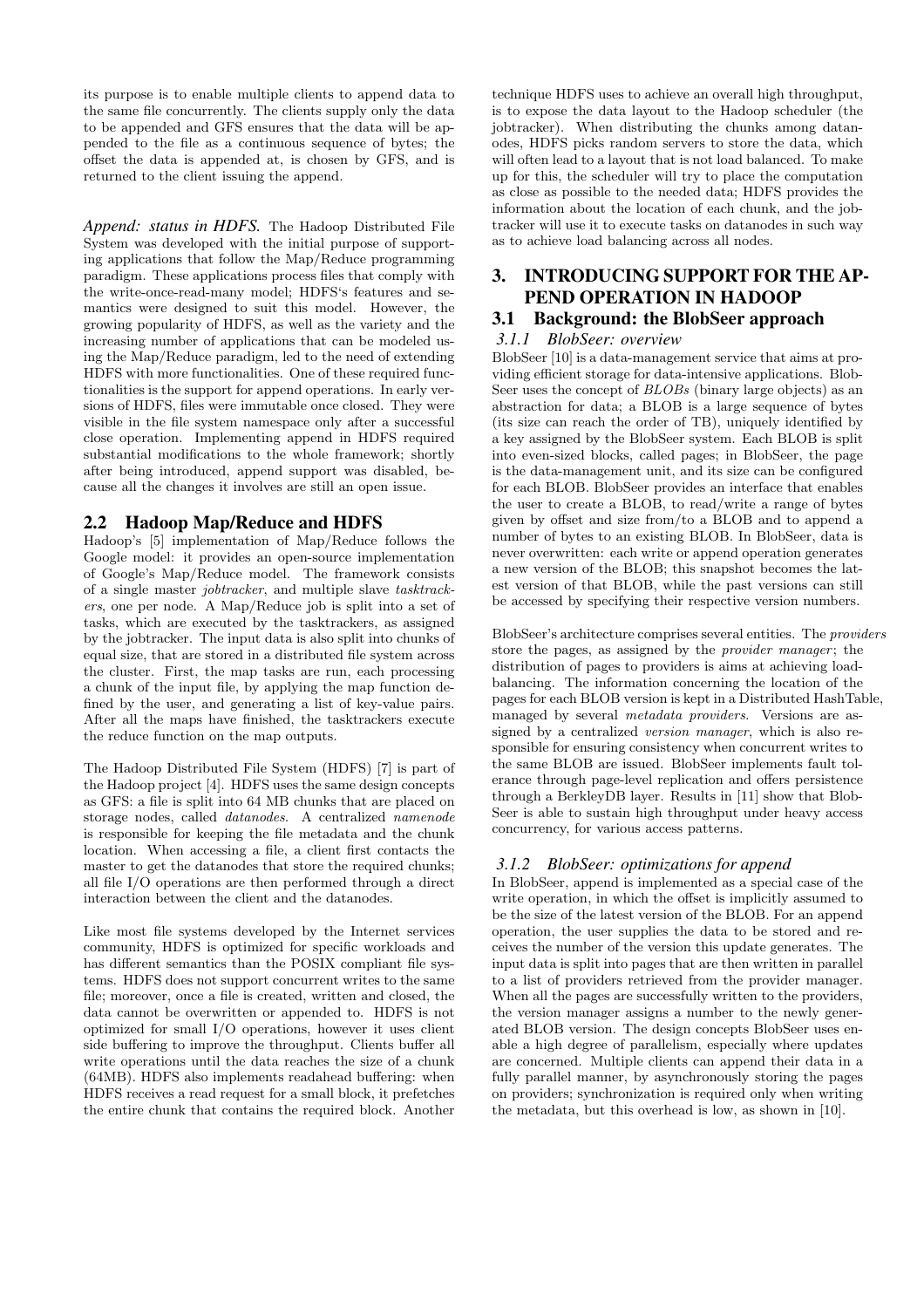

Figure 1: Original Hadoop framework: each reducer writes to a separate file



Figure 2: Modified Hadoop framework: all the reducers append to the same file

#### 3.2 How BlobSeer enables appends in Hadoop

Our approach aims at enabling Map/Reduce applications to benefit from the append operation BlobSeer provides, and consists of two steps: using append at the level of the Hadoop framework, and supporting append at the level of the distributed file system that acts as storage layer.

*Modifying Hadoop to use appends.* In the original Hadoop Map/Reduce framework (figure 1), when a tasktracker executes the "reduce" function specified by the user, the output is written to a temporary file; each temporary file has a unique name, so that each reducer writes to a distinct file. When the "reduce" phase is completed, each reducer renames the temporary file to the final output directory, specified by the user. The final result obtained by running the Map/Reduce application, consists of multiple parts, one part per reducer. We modified the reducer code to append the output it produces to a single file, instead of writing it to a distinct file (figure 2). Having all the reducers append to the same file, impacts on both the application running on top of the framework, and the file system storing the data. An application consisting of multiple Map/Reduce instances that can be executed in pipeline, is able to complete substantially faster by running in parallel "map" and "reduce" phases from different stages. Mappers from one stage of the pipeline open the input file for reading in order to process the data, while reducers from the previous stage can still generate the data and append it to the same file. The append operation reduces the number of files to be stored in

the distributed file system that serves as storage for the application executed by the Hadoop framework. This impacts on the namespace management, by considerably reducing the metadata associated to files.

*Supporting appends at the file system level.* The features BlobSeer exhibits meet the storage needs of Map/Reduce applications. In order to enable BlobSeer to be used as a file system within the Hadoop framework, we added an additional layer on top of the BlobSeer service, layer that we called the BlobSeer File System - BSFS. This layer consists in a centralized namespace manager, which is responsible for maintaining a file system namespace, and for mapping files to BLOBs. We also implemented a caching mechanism for read/write operations, as Map/Reduce applications usually process data in small records (4KB, whereas Hadoop is concerned). This mechanism prefetches a whole block when the requested data is not already cached, and delays committing writes until a whole block has been filled in the cache. To make the Map/Reduce scheduler data-location aware, we extended BlobSeer with a new primitive, that exposes the pages distribution to providers. More details about how we integrated BlobSeer with Hadoop can be found in [12].

The Hadoop Map/Reduce framework accesses the storage layer through an interface that exposes the basic functions of a file system. The append operation is available in the interface (but is not implemented in the latest Hadoop release available): we could thus implement it using the primitives provided by BlobSeer. Performing an append to an existing file is translated into two operations: appending the data to the corresponding BLOB, and updating the size of the file at the level of the namespace manager of BSFS.

Supporting append enables applications like HBase to directly use the file system to store their logs as a single file that can be read from and appended to at the same time.

## 4. EXPERIMENTAL EVALUATION

To test the append functionality, we performed two types of experiments: at the level of the file system and at the level of the Hadoop framework. The first type of experiments involve direct accesses to the file system, through the interface it exposes; we will further refer to these tests as microbenchmarks. The second class of experiments consist in running Map/Reduce applications and thus, accessing the storage layer indirectly, through the Map/Reduce framework. The environmental setup as well as the experiments and the obtained results are further presented.

#### 4.1 Environmental setup

The experiments were performed on the Grid'5000 [8] testbed. a large-scale experimental grid platform, with an infrastructure geographically distributed on 9 different sites in France. Users of the Grid'5000 platform are offered a high degree of flexibility with respect to the resources they request. The tools Grid'5000 offers allow the users to reconfigure and adjust resources and environments to their needs, and also to monitor and control their experiments. For this series of experiments we use the nodes of the Orsay cluster. Both the microbenchmarks and the Map/Reduce applications were performed using 270 nodes, on which we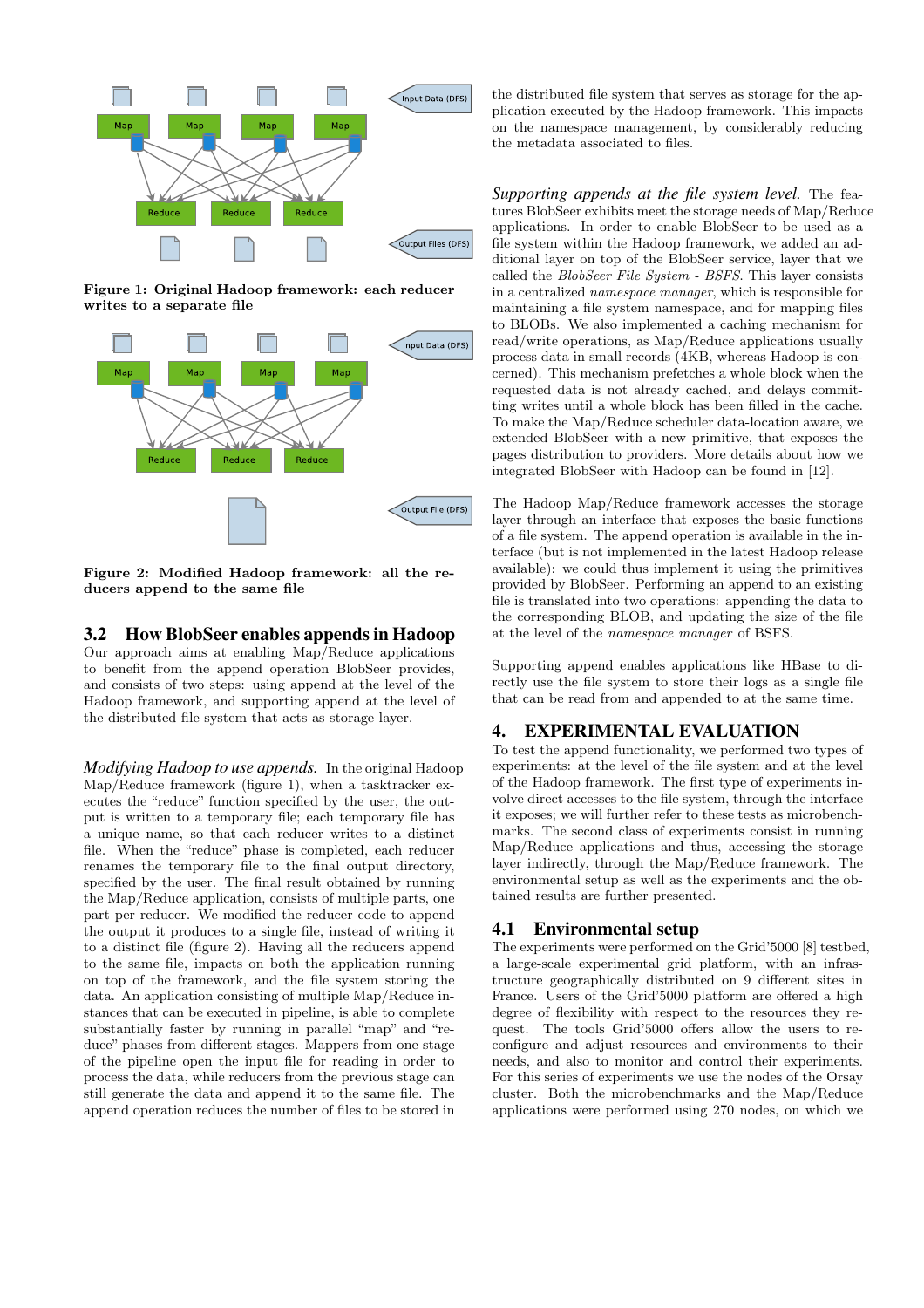

Figure 3: Performance of BSFS when concurrent clients append data to the same file

deployed both BSFS and HDFS. For HDFS we deployed the namenode on a dedicated machine and the datanodes on the remaining nodes (one entity per machine). For BSFS, we deployed one version manager, one provider manager, one node for the namespace manager and 20 metadata providers. The remaining nodes are used as data providers. As HDFS handles data in 64 MB chunks, we also set the page size at the level of BlobSeer to 64 MB, to enable a fair comparison.

## 4.2 Microbenchmarks

The goal of the microbenchmarks is to evaluate the throughput achieved by BSFS when multiple, concurrent clients access the file systems, under several test scenarios. The scenarios we chose involve the append operation and represent access patterns exhibited by the Map/Reduce applications described in section 2. For each microbenchmark we measure the average throughput achieved when multiple concurrent clients perform the same set of operations on the file system. The clients are launched simultaneously on the same machines as the datanodes (data providers, respectively). The number of concurrent clients ranges from 1 to 246. Each test is executed 5 times, for each set of clients.

The microbenchmarks were performed only for BSFS; since the append operation is not supported by HDFS, no comparison between HDFS and BSFS is possible.

*Concurrent appends to the same file.* In this test case, N concurrent clients append each a 64 MB chunk to the same file. The results are displayed on Figure 3. They show that BSFS maintains a good throughput as the number of appenders increases. This scenario illustrates the data access pattern exhibited by the modified Hadoop framework, in which all the reducers append their outputs to the same file, instead of creating many output files as it is done in the original version of Hadoop.

*Concurrent reads and appends to the same file.* The test shown in Figure 4 assesses the performance of concurrent read operations from a shared file, when they are executed simultaneously with multiple appends to the same file. The test consists in deploying 100 readers and measuring the average throughput of the read operations for a number of concurrent appenders that ranges between 0 (only readers)



Figure 4: Impact of concurrent appends on concurrent reads from the same file



Figure 5: Impact of concurrent reads on concurrent appends to the same file

and 140. Each reader processes 10 chunks of 64 MB and each appender writes 16 such chunks to the shared file. Each client processes disjoint regions of the file. The obtained results show that the average throughput of BSFS reads is sustained even when the same file is accessed by multiple concurrent appenders. As a consequence of the versioningbased concurrency control in BlobSeer, the appenders work on their own version of the file, and thus do not interfere with the older versions accessed by read operations.

Concurrent appenders maintain their throughput as well. when the number of concurrent readers from a shared file increases, as can be seen on Figure 5. In this experiment, we fixed the number of appenders to 100 and varied the number of readers accessing the same file from 0 to 140. Both readers and appenders access 10 chunks of 64 MB.

This access pattern with concurrent clients reading and appending to the same file corresponds to the case of Map/Reduce applications that can be executed in pipeline: the mappers of one application can read the data for processing, while the reducers of an application belonging to previous stages of the pipeline, can generate the data.

#### 4.3 Application study: data join

In order to evaluate how supporting the append operation influences the performance of the Hadoop framework when running a Map/Reduce application, we chose the data join application that is included in the contributions delivered with Yahoo!'s Hadoop release. The *data join* application is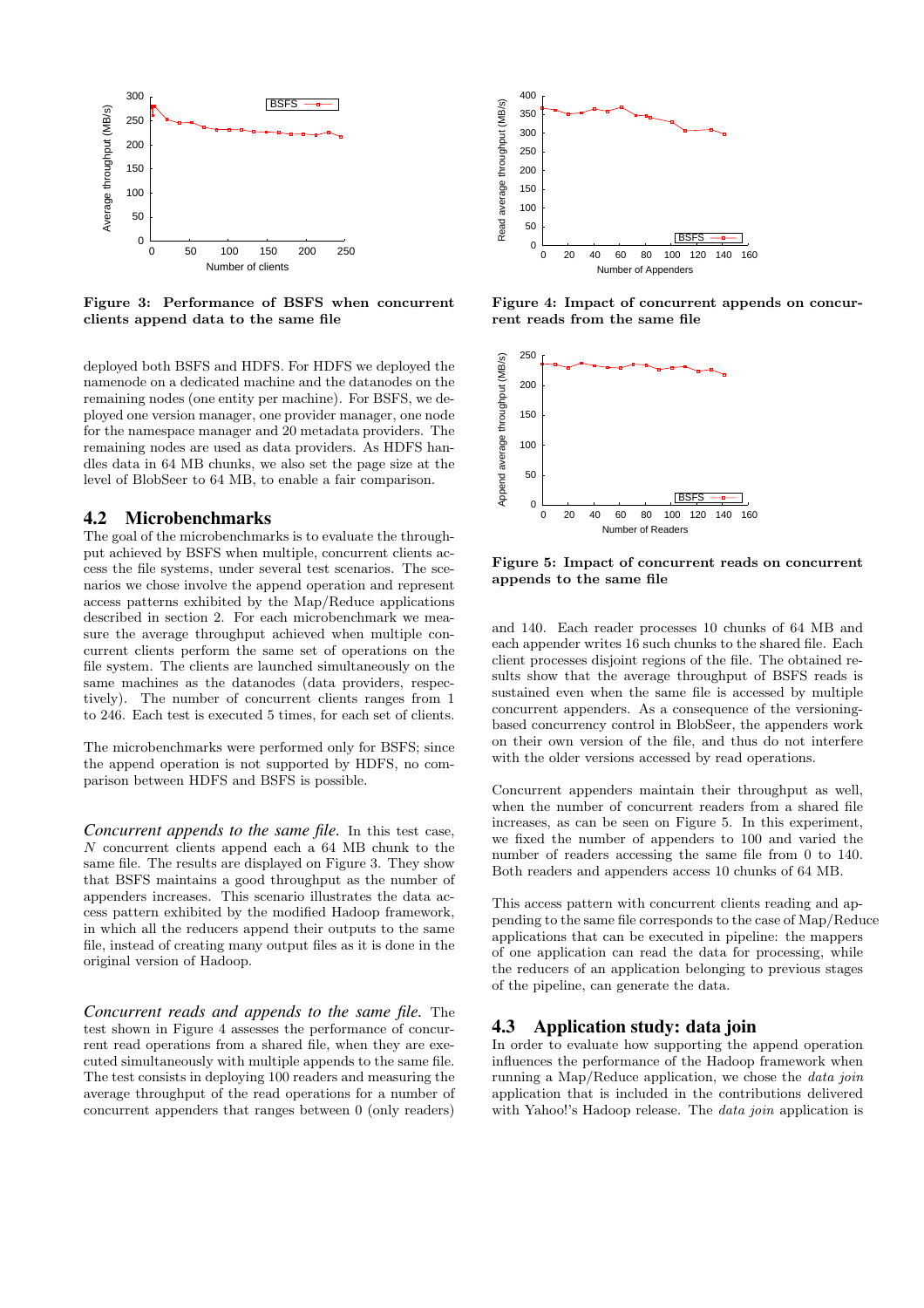

Figure 6: Completion time of the *data join* application when varying the number of reducers

similar to the *outer join* operation from the database context. Data join takes as input two files consisting of key value pairs, and merges them based on the keys from the first file that appear in the second file as well. The generated output consists of 3 columns: the key from the first file and the two values associated to the key in each of the files. If a key in the first file appears more than once in either one of the two files, the output will contain all the possible combinations. The keys that appear only in the first file are not included in the output.

Running the data join application involves deploying the distributed file systems (HDFS and BSFS) as well as the Hadoop Map/Reduce framework. The environmental setup is similar to the one described in 4.1; one dedicated machine acted as the jobtracker, while the tasktrackers were co-deployed with the datanodes/providers.

The input data consists of two files of 320 MB each; the input files contain key-value pairs extracted from the datasets made public by Last.fm. For the experiments, we kept the input data fixed, and we varied the number of reducers from 1 to 230. Since the Hadoop framework starts a mapper to process each input chunk, 10 concurrent mappers will perform the "map" phase of the application. The join operation performed on the input files, generates 6.3 GB of output data, written concurrently by the reducers, to the distributed file system. In this environmental setup, we ran the data join application in two scenarios:

The original Hadoop framework with HDFS as storage With this setup, the number of output files is equal to the number of reducers. Since in the original Hadoop framework, each reducer writes its output to a different file in HDFS, the access pattern generated in the "reduce" phase corresponds to concurrent writes to different files.

The modified Hadoop framework with BSFS as storage Since BSFS supports concurrent appends to the same file, and by modifying the Hadoop framework to append the data generated by each reducer instead of writing it to a separate file, a single output file can be obtained by running the data join application in this context, without any intermediate step. The reducers act as concurrent appenders to the same file.

The results displayed in figure 6 show the completion time of the data join application in both of the scenarios previously described. BSFS finishes the job in approximately the same amount of time as HDFS, and moreover, it produces a single output file, by supporting the append operation. The completion time in both scenarios remains constant even when the number of reducers increases, because *data join* a computation-intensive application, and most of the time is spent on searching and matching keys in the "map" phase, and on combining key-value pairs in the "reduce" phase.

## 5. CONCLUSION

The Map/Reduce programming model initially emerged in the Internet services community, but its simple yet versatile interface led to an increasing number of applications that are modeled using this paradigm. Efficiently supporting various types of applications requires that the framework executing them, as well as the distributed file system that acts as backend storage, are both extended with new functionalities. This work focuses on the append operation as a functionality that can bring benefits at two levels. First, introducing append support at the level of the file system may be a feature useful for some applications (not necessarily belonging to the Map/Reduce class). For instance, an application may need to manage a log that is simultaneously and continuously being read from/appended to. We describe how our BlobSeer-based file system (BSFS) offers support for the append operation and, moreover, we show that it can deliver high throughput when multiple clients concurrently append data to the same file. Second, since append is supported by the file system, we have modified the Hadoop Map/Reduce framework to take advantage of this functionality. In our modified Hadoop framework, the reducers append their data to a single file, instead of writing it to a separate file, as it was done in the original version of Hadoop. The advantage is obvious in terms of simplicity: at the end of the computation data is already available in a single logical file (the distribution of the file chunks is transparently handled by BlobSeer). This file is ready to use for any subsequent processing and no extra application logic is needed for subsequent processing, in contrast to the original Hadoop, which has to explicitly handle a (potentially large) group of (thousands of) files.

Based on the use of BSFS as a storage layer, our improved Hadoop framework can further be optimized for the case of Map/Reduce applications that are executed in pipeline. For this type of applications, the mappers and the reducers belonging to distinct stages of the pipeline, can concurrently be executed: the reducers generate the data and append it to a file that is at the same time, read and processed by the mappers. As suggested by our microbenchmarks, the impact on concurrent reads and appends on each other is low. As future work, we plan to validate the append operation implemented both by the file system and in the Hadoop framework, by testing such a scenario in which sev